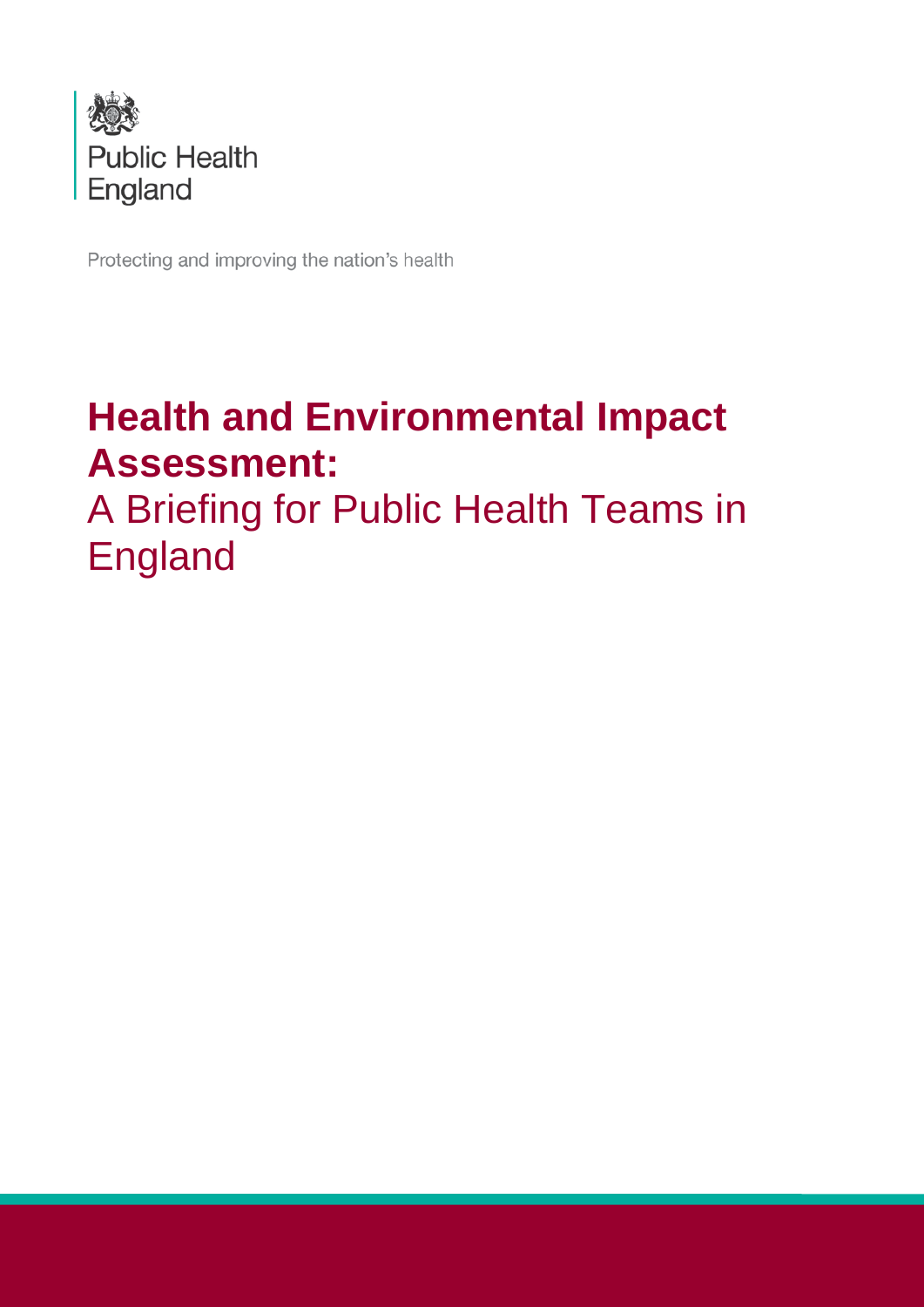## About Public Health England

Public Health England exists to protect and improve the nation's health and wellbeing, and reduce health inequalities. We do this through world-class science, knowledge and intelligence, advocacy, partnerships and the delivery of specialist public health services. We are an executive agency of the Department of Health, and are a distinct delivery organisation with operational autonomy to advise and support government, local authorities and the NHS in a professionally independent manner.

Public Health England Wellington House 133-155 Waterloo Road London SE1 8UG Tel: 020 7654 8000 [www.gov.uk/phe](http://www.gov.uk/phe) Twitter: [@PHE\\_uk](https://twitter.com/PHE_uk) Facebook: [www.facebook.com/PublicHealthEngland](http://www.facebook.com/PublicHealthEngland)

Prepared by Ben Cave (BCA), Josh Fothergill (IEMA), Gillian Gibson and Ryngan Pyper (both BCA). For queries relating to this document, please contact: Carl Petrokofsky

© Crown copyright 2017

You may re-use this information (excluding logos) free of charge in any format or medium, under the terms of the Open Government Licence v3.0. To view this licence, visit [OGL](https://www.nationalarchives.gov.uk/doc/open-government-licence/version/2/) or email [psi@nationalarchives.gsi.gov.uk.](mailto:psi@nationalarchives.gsi.gov.uk) Where we have identified any third party copyright information you will need to obtain permission from the copyright holders concerned. Any enquiries regarding this publication should be sent to [healthypeople.healthyplaces@phe.gov.uk.](mailto:healthypeople.healthyplaces@phe.gov.uk)

Published July 2017 PHE publications gateway number: 2016712

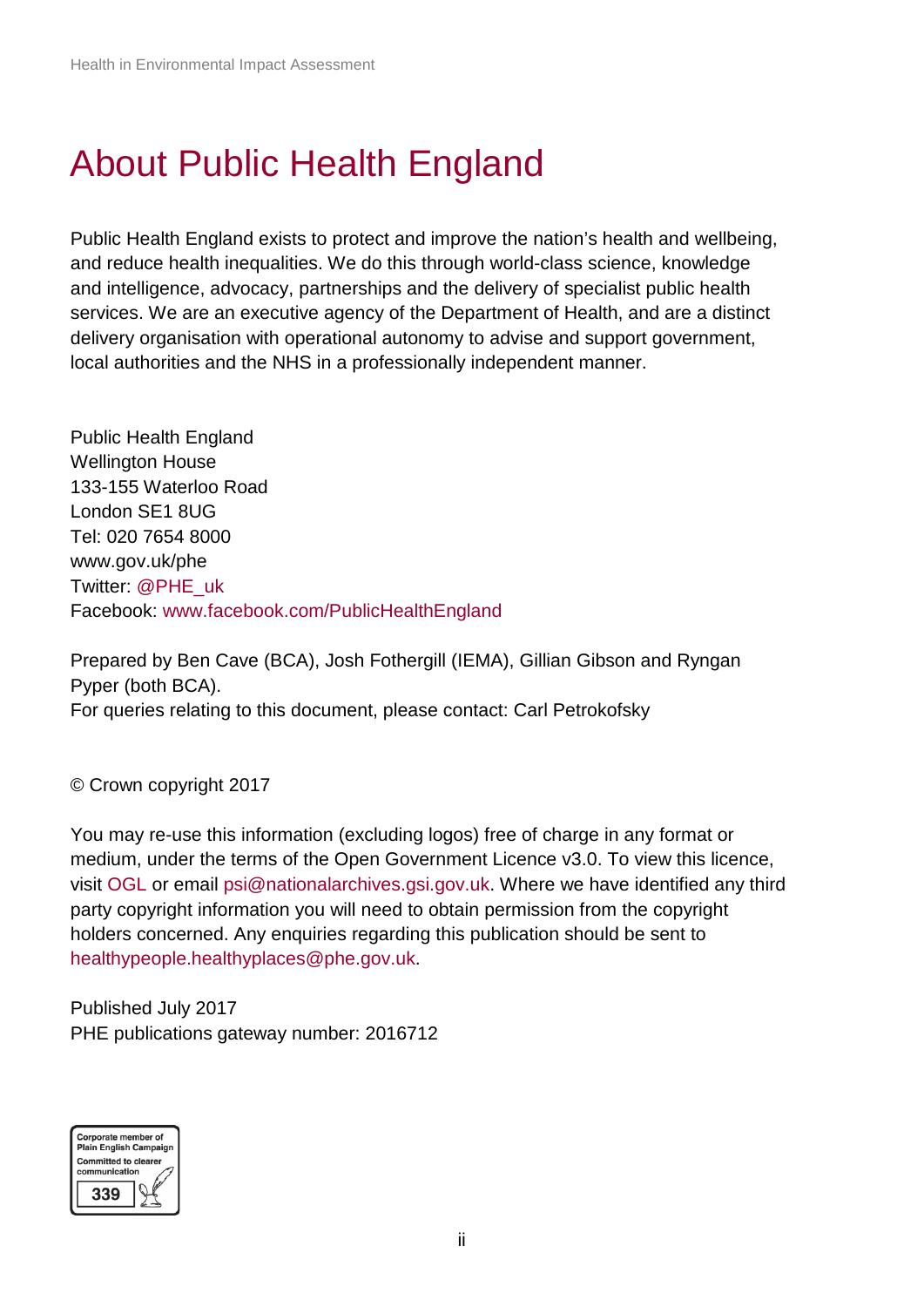## **Contents**

| Acknowledgements                                                                                                                                                                                                             | iv                                                           |
|------------------------------------------------------------------------------------------------------------------------------------------------------------------------------------------------------------------------------|--------------------------------------------------------------|
| Key messages                                                                                                                                                                                                                 | 1                                                            |
| Introduction                                                                                                                                                                                                                 | 2                                                            |
| Aims and Audience<br>The English Planning System and Health<br><b>Environmental Impact Assessment</b><br><b>Health and Environmental Impact Assessment</b><br>Terminology used in this briefing note                         | $\overline{2}$<br>$\overline{2}$<br>$\overline{2}$<br>3<br>4 |
| Population and human health in Environmental Impact Assessment<br>What projects are subject to EIA?<br>How can Public Health Teams engage in the EIA process?<br>Benefits of public health teams engaging in the EIA process | 5<br>6<br>7<br>12                                            |
| Annex 1: EIA Engagement Action Plan                                                                                                                                                                                          | 13                                                           |
| References                                                                                                                                                                                                                   | 14                                                           |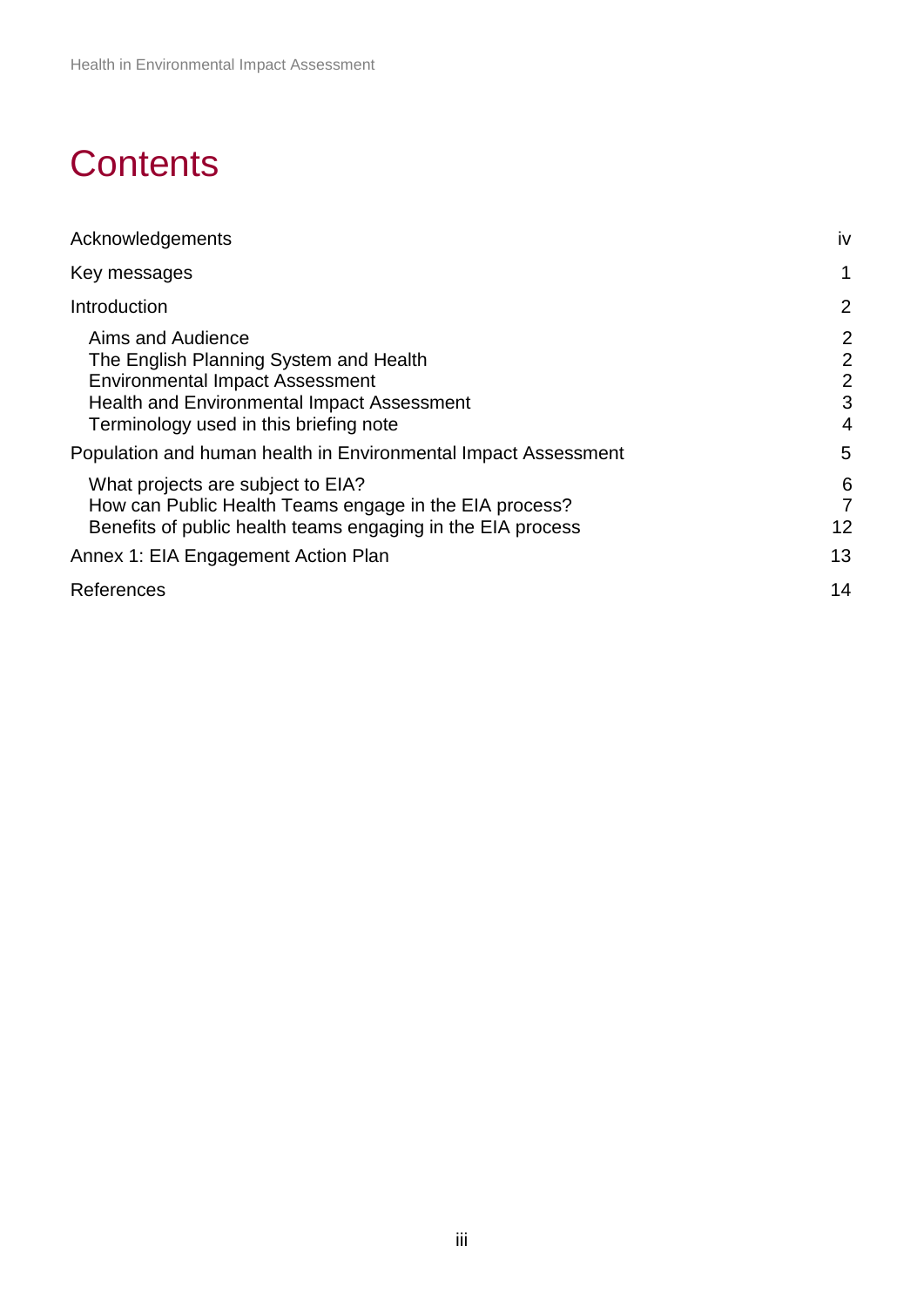## <span id="page-3-0"></span>Acknowledgements

This briefing note has been developed with input from the different professions that work together in the Environmental Impact Assessment process. The briefing note was commissioned by Public Health England. The work was led by Ben Cave Associates Ltd and the Institute of Environmental Management and Assessment (IEMA).

The briefing note was co-authored and edited by Ben Cave (BCA), Josh Fothergill (IEMA), Gillian Gibson and Ryngan Pyper (both BCA).

#### Suggested citation

Cave B, Fothergill J, Gibson G, Pyper R. Health and Environmental Impact Assessment: A Briefing for Public Health Teams in England. Public Health England. 2017.

### About Ben Cave Associates Ltd

**Ben Cave Associates Ltd** is a specialist consultancy for public health and sustainability. Since 2001 we have worked with the public, the private and the community and voluntary sectors across the United Kingdom and further afield. We conduct impact assessment and research, we provide training and policy analysis. We have a strong commitment to quality, to sharing knowledge and to the power of collective and creative input.

### About IEMA

IEMA is the membership body for more than 15,000 environment and sustainability professionals worldwide. We support individuals and organisations in setting and achieving globally recognised standards for sustainable practice, in turn driving the development and uptake of sustainability skills.

We add value for our members by providing the knowledge, connections and recognition necessary to lead change within organisations at all levels.

We are independent and international. We apply the combined expertise of our members to provide evidence and influence decision-making, working towards our vision of transforming the world to sustainability. For more, go to: [www.iema.net](http://www.iema.net/)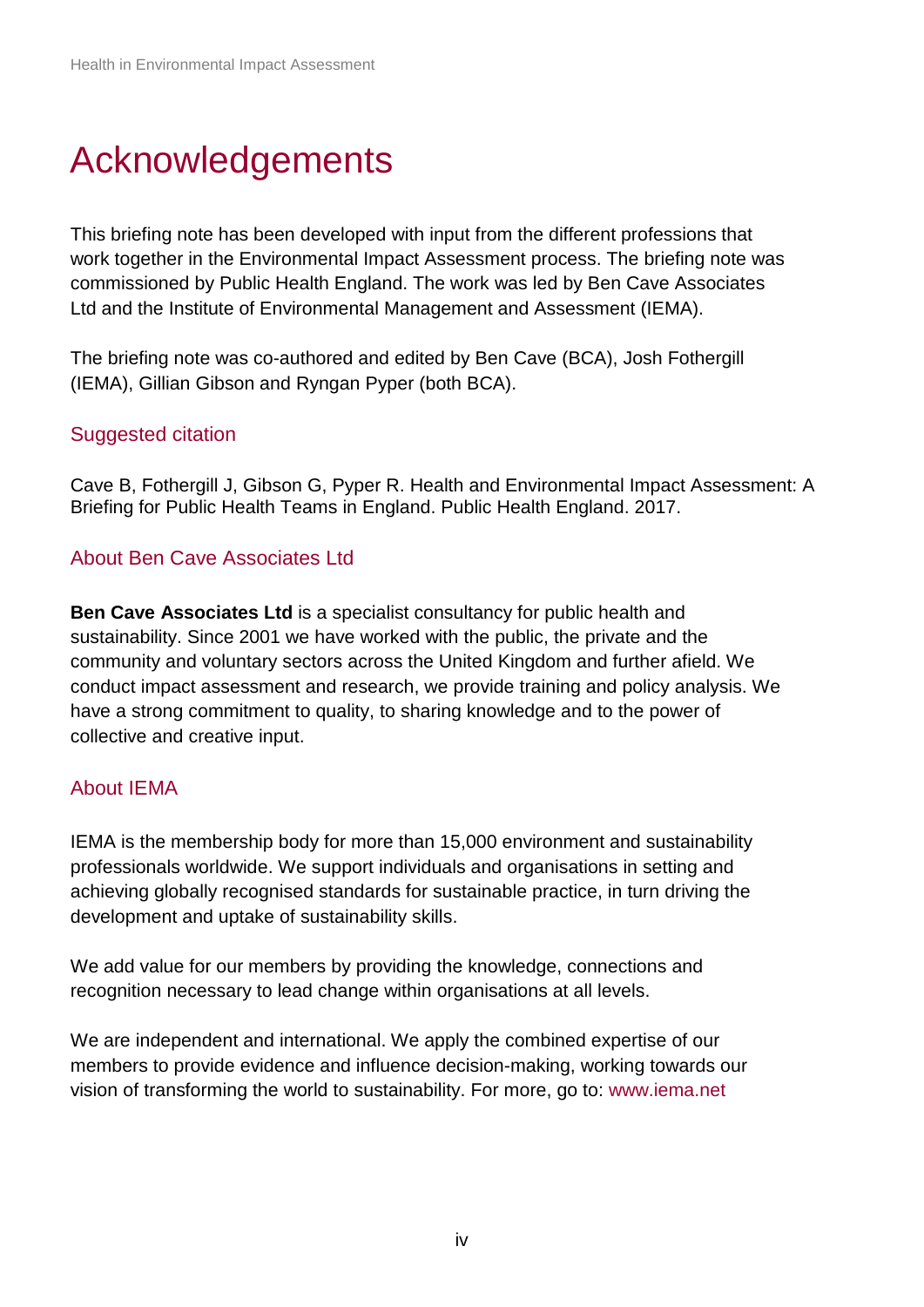# <span id="page-4-0"></span>Key messages

The May 2017 changes to the Environmental Impact Assessment (EIA) regulations clarify that 'population and human health' are on the list of topics that are considered in an EIA. Over the next 12-18 months, and as EIA practice adapts, there is a window of opportunity for public health professionals to shape the way population and human health are assessed. Public Health England identifies three areas where Directors of Public Health (DsPH) and public health teams can take action.

### **Practical Actions**

- Complete Annex 1 [EIA Engagement Action Plan](#page-16-1) for your local authority. By completing this Plan a public health team will ensure it is ready to proactively engage with an EIA from the outset at screening [\(Stage A\)](#page-11-0) right through to formal consultation (Stage D), which can pay dividends for local public health.
- Keep a watching brief on larger projects (especially EIA projects) submitted to your local planning authority.
- Public health teams can engage with their planning colleagues (e.g. in the local planning authority) to advise on health issues in local spatial planning and sustainable development. There are many opportunities for such engagement including, but not limited to:
	- o the drafting of plans that set the framework for development;
	- o advice on the individual project proposals themselves; and
	- o sharing sources of information (e.g. Joint Strategic Needs Assessment, Authority Monitoring Report).

**The first step:** Set up a meeting between your local authority's public health and planning teams to discuss how health is currently considered in planning and EIA.

### **Build up knowledge**

- Ensure teams are aware of the 2017 changes to English EIA legislation, by sharing this briefing and discussing its content and messages in team meetings.
- Develop the team's competencies related to EIA, and consider training, to be able to discharge their role in relation to population and human health within EIA.
- Where a public health team commissions others in this role, the team should at a minimum be aware of the issues involved, to carry out intelligent commissioning.

### **Shape future practice**

- Forge strong links with your planning colleagues and identify opportunities to improve the effective consideration of health issues in future planning applications, especially for EIA projects.
- Directly engage with EIA professionals to improve understanding of the linkages between EIA and health issues.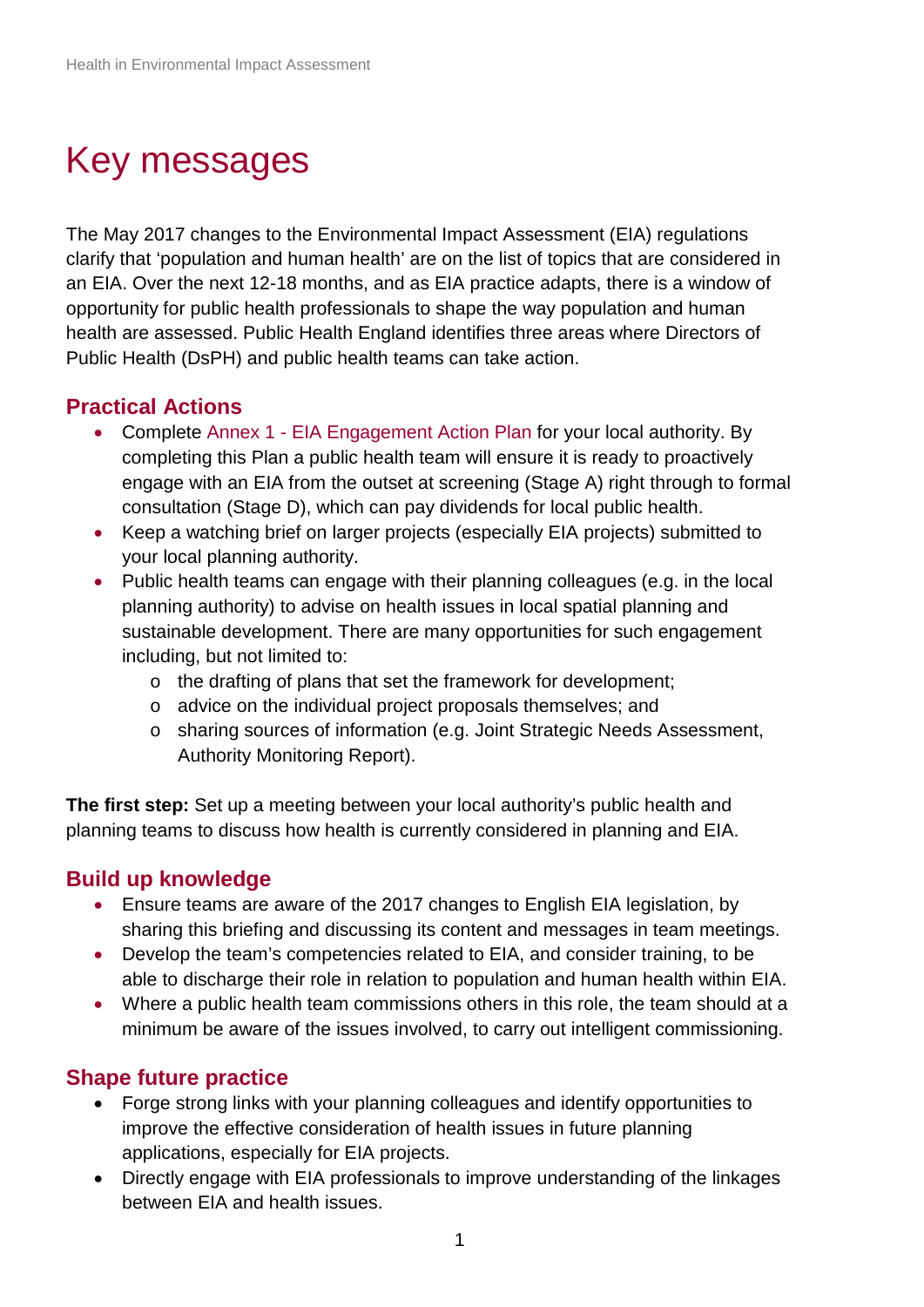## <span id="page-5-0"></span>**Introduction**

### <span id="page-5-1"></span>**Aims and Audience**

This briefing note aims to raise awareness amongst Directors of Public Health (DsPH) and their public health teams about Environmental Impact Assessment (EIA) and the May 2017 changes. It identifies when and how public health teams can contribute to the EIA process. This note is part of Public Health England's work to describe and demonstrate effective, practical local action on a range of wider determinants of health.

The note may also be of interest to those involved in the EIA process and to others concerned with the coverage of population and human health in EIA, e.g. planning officers; environmental health officers; private sector consultants; and community groups.

### <span id="page-5-2"></span>**The English Planning System and Health**

The planning system can play an important role in facilitating social interaction and creating healthy, inclusive communities. It also plays an important role in protecting the environment and human health. The Government's National Planning Policy Framework (NPPF) (1) makes it clear that local planning authorities should aim to involve all sections of the community in the development of Local Plans and in planning decisions.

Such involvement is supported by the National Planning Practice Guidance (2) which expects local planning authorities to ensure health is considered in the local plan and in planning decisions: this includes health, social and cultural wellbeing and the reduction of health inequalities. The guidance also advises the local planning authority (local authority planners) to consider consulting their Director of Public Health (DPH) for a view on whether planning applications (including at the pre-application stage) are likely to have a significant impact on the health and wellbeing of the local population or particular groups within it. The mention of particular groups within a population allows for a consideration of health inequalities and health equity.

### <span id="page-5-3"></span>**Environmental Impact Assessment**

EIA informs and supports applications for development consent of projects likely to have a significant effect on the environment. EIA is a statutory assessment process required for a small number of planning applications (around 0.1%). The main report produced by an EIA is called the **Environmental Statement**. An interim report setting out the issues the EIA proposes to examine is termed a **scoping report**.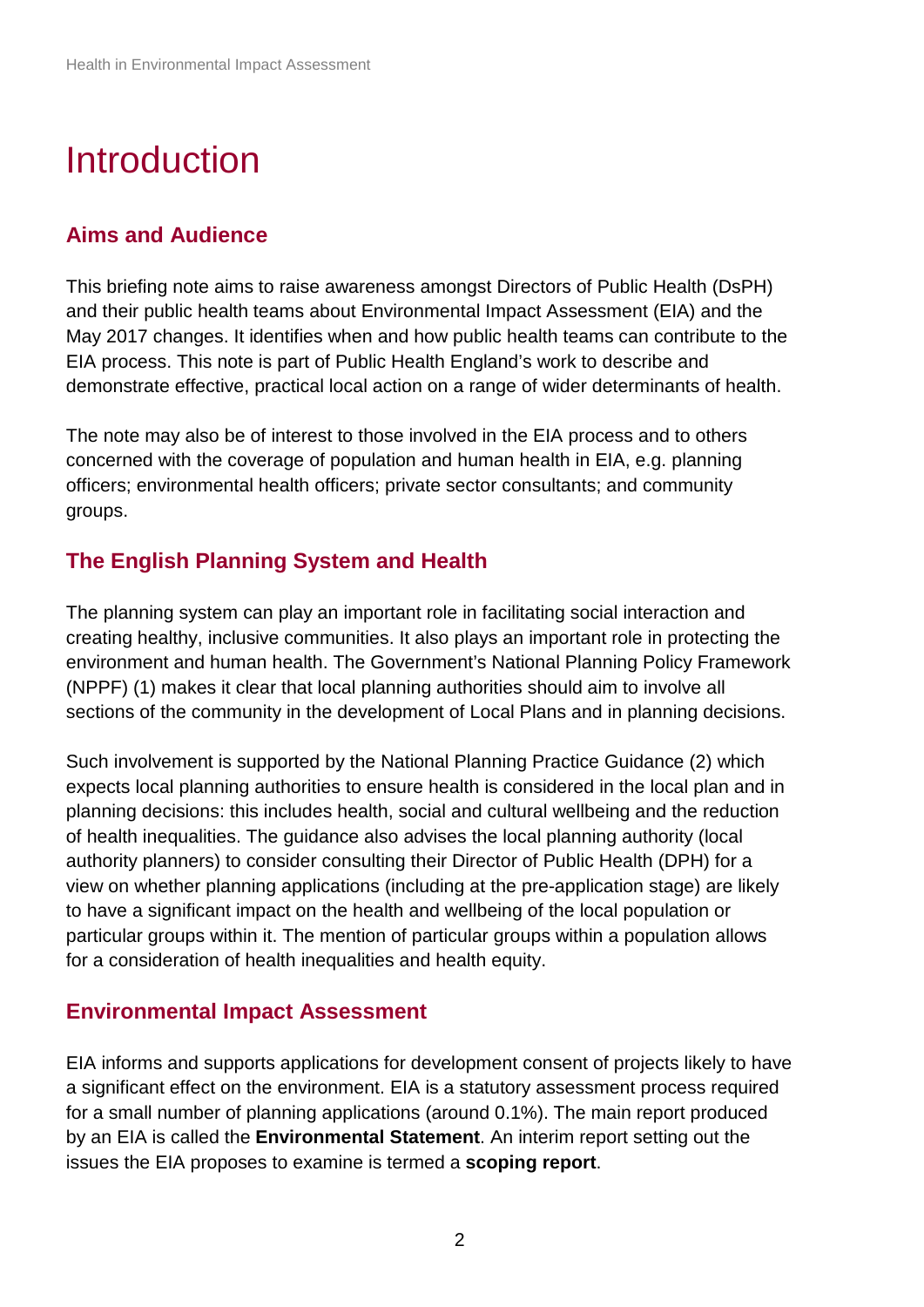The types of project that may require EIA include:

- infrastructure projects, such as: airports, motorways and nuclear power stations;
- certain types of projects in agriculture;
- the extractive industry;
- urban development; and
- flood-risk management.

The complete list of project types relevant to EIA is set out in Schedules 1 and 2 of the Town and Country Planning (Environmental Impact Assessment) Regulations (3). These are referred to here as the 'EIA Regulations'.

EIA informs planning decisions by evaluating the likely significant environmental effects of a project and provides an opportunity to identify measures to avoid or reduce such effects.

The May 2017 changes in the UK implement the 2014 amendments to the European Union Directive on EIA (4). The amendments clarify that 'population and human health' factors should be on the list of environmental topics considered by EIA.

This briefing note describes the requirements for EIA and focuses in particular on the May 2017 changes to the EIA Regulations (3) that give effect to the amendments as set out in the revised EIA Directive (4).

The briefing note encourages closer engagement between public health teams and their planning colleagues (e.g. in the local planning authority), both in relation to applications subject to EIA, but also more generally.

Changes to the EIA Regulations (3) provide a timely opportunity to reinforce this message.

## <span id="page-6-0"></span>**Health and Environmental Impact Assessment**

This briefing note focuses on *[population and human health in EIA](#page-8-0)*. It describes the process of EIA and identifies ways that DsPH and public health teams can engage with the EIA process when there are likely to be significant effects on human health as a result of a proposed project.

This briefing note is primarily focused on EIA planning applications in England. However, the information may also prove relevant to other EIA consenting regimes. For example, Public Health England's (PHE) national remit currently includes commenting on scoping reports and Environmental Statements linked to nationally significant infrastructure projects and environmental permitting.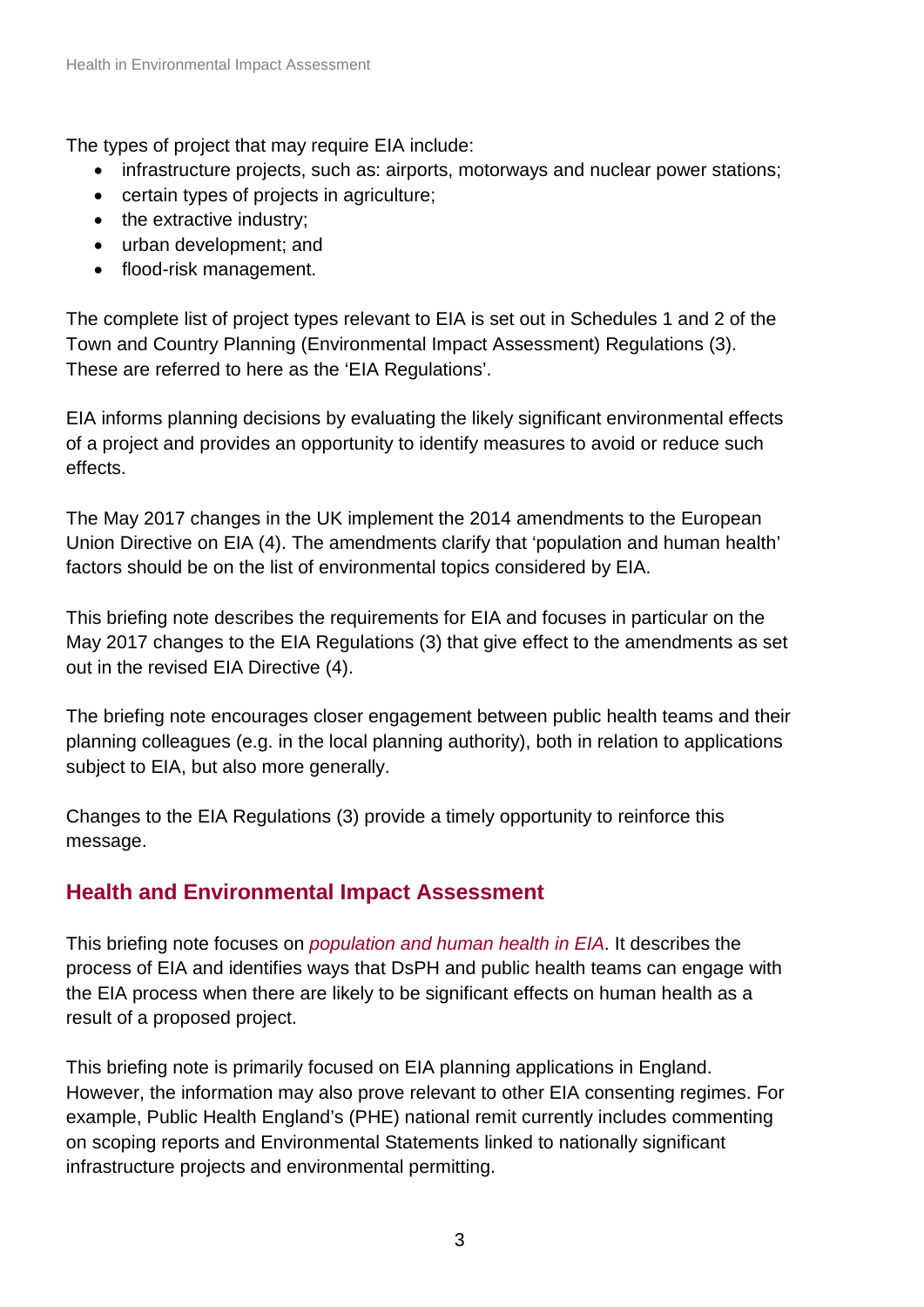## <span id="page-7-0"></span>**Terminology used in this briefing note**

**Public health teams:** upper tier and unitary authorities have responsibilities to improve the health of their populations led by the DPH and backed by a specialist public health team. Upper tier authorities are supported in this by other expertise within district councils, for example around environmental health (5).

**Development consent** encompasses permission (e.g. planning permission) to proceed with a project following formal approval sought from a consenting authority.

Consenting authority:

- the local planning authority: the public authority whose duty it is to carry out specific planning functions for a particular area. All references to local planning authority apply to the district council, London borough council, county council, Broads Authority, National Park Authority and the Greater London Authority, to the extent appropriate to their responsibilities (1); or
- the Secretary of State or the Planning Inspectorate (the executive agency responsible for planning appeals, national infrastructure planning applications, examinations of local plans and other planning-related and specialist casework in England and Wales) (6).
- other consenting bodies under less frequently encountered EIA legislation or regulation (for example references 7,8), examples include: Natural England, the Environment Agency and the Marine Management Organisation.

**Developer** (also referred to as an applicant, client or proponent) might be a public or private company or an individual. Local authorities and government agencies can also be developers.

**EIA professional**: developers will typically appoint an environmental consultant to manage the EIA process. The EIA is overseen by an EIA co-ordinator and each topic relevant to the EIA is usually examined by a specialist in that field.

**Statutory consultees** are the bodies that are required to be consulted during the EIA (e.g. the principal council for the area, Natural England and the Environment Agency). Other bodies may also be consulted during an EIA depending on the nature of the application. Consultation with non-statutory consultees (wider stakeholders) may be more limited in its scope and it may carry less influence. Although DsPH, and the local public health teams, sit within local government, they do not consistently contribute to statutory consultee responses by the local authority. The status of DsPH as consultees in England requires clarification.

Neither the EIA Directive (4) nor the changes to the EIA Regulations (3) seek to define the ways in which topics are addressed. There is thus no definition of '**population and human health**' nor of what is meant by a '**significant**' effect. These are both important definitions on which public health teams may wish to provide advice.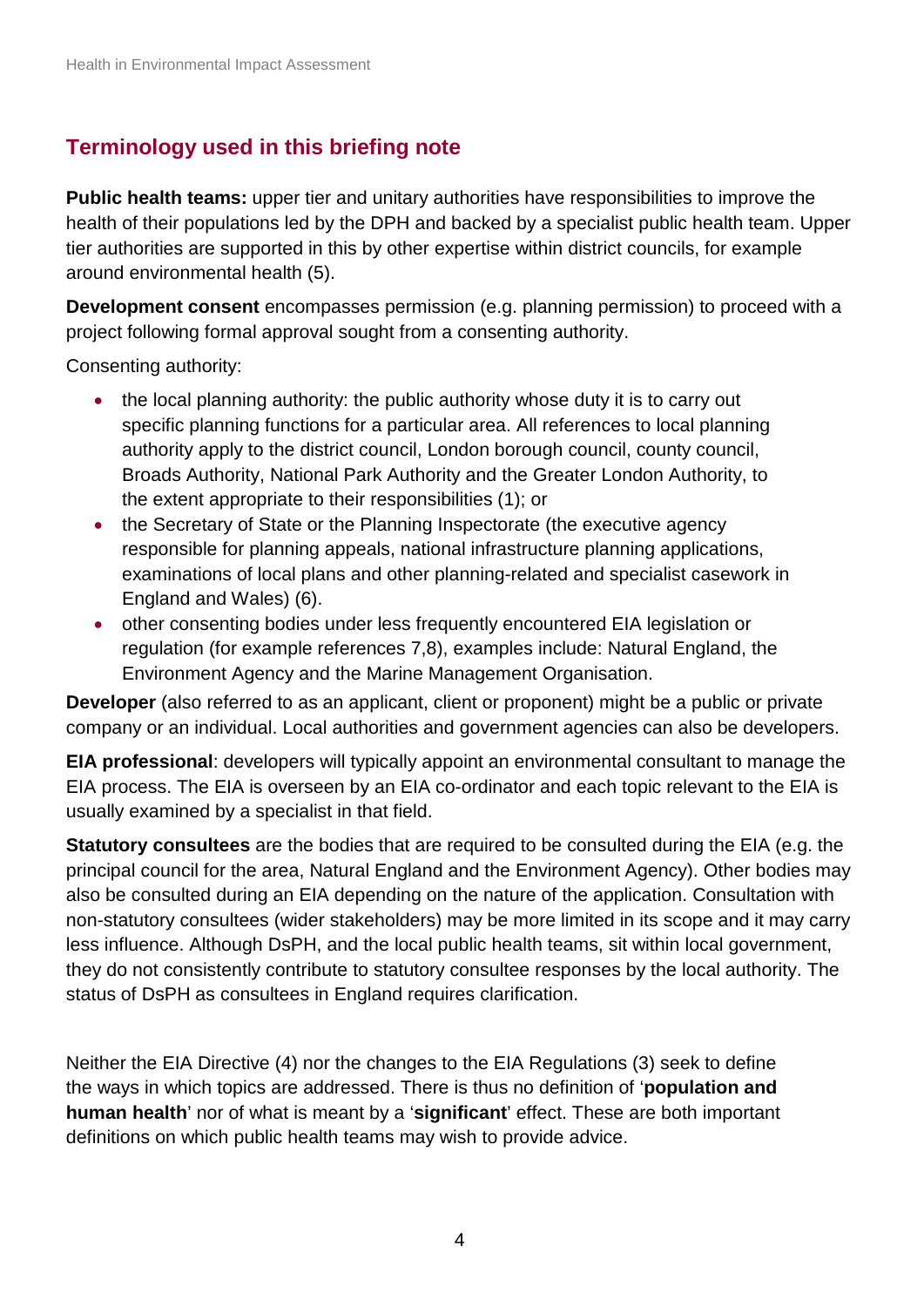# <span id="page-8-0"></span>Population and human health in Environmental Impact Assessment

EIA is a **process** that applies to projects which are likely to have a significant effect on the environment. It aims to ensure that when a consenting authority makes a decision about whether to grant planning permission for a project it does so in the full knowledge of its likely significant environmental effects (9).

The law requires an Environmental Statement to identify, describe and assess in an appropriate manner, in the light of each individual case, the direct and indirect significant effects of a project on the following factors:

- a) population and human health;
- b) biodiversity, with particular attention to species and habitats;
- c) land, soil, water, air and climate;
- d) material assets, cultural heritage and the landscape;
- e) the interaction between the factors referred to in points (a) to (d).

The Environmental Statement should also include, where relevant, vulnerability to risks of major accidents and/or disasters that are relevant to the project concerned.

The reference to 'population and human heath' in the list of environmental factors above was introduced through amendments to the EIA Directive in 2014, replacing the term 'human beings' (4). However, it is clear from other references to human health in both the 2011 and 2014 Directives that population and human health has always been a relevant consideration in EIA.

As with all applications for planning permission, the potential impacts on health should ideally be considered early in the project's design. **As such, public health teams and their planning colleagues (e.g. in the local planning authority) should agree when and how health expertise should be brought into the planning and EIA processes. Early engagement will help to identify, and to maintain a focus on, the important issues.**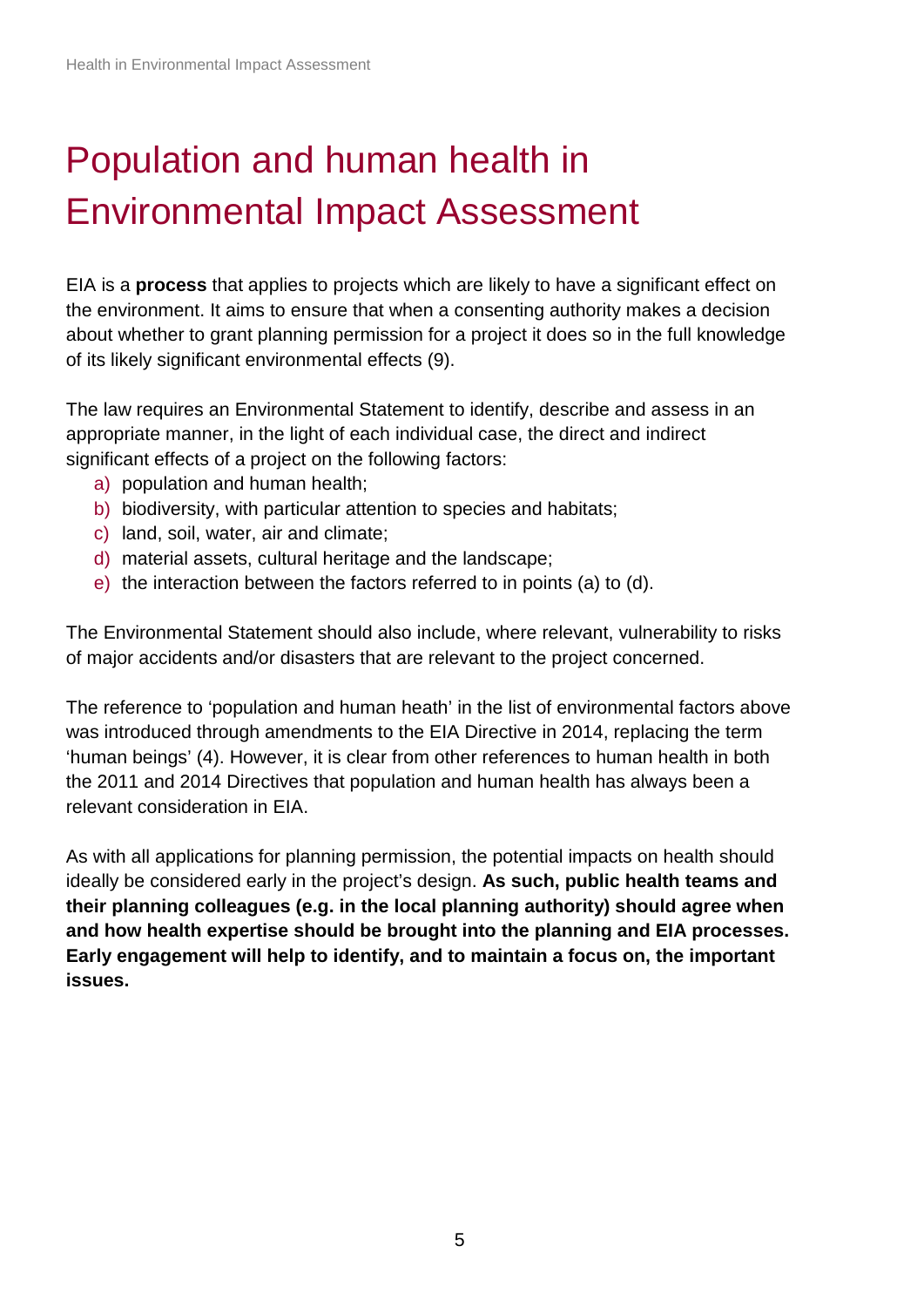### <span id="page-9-0"></span>**What projects are subject to EIA?**

Annually in England less than 0.1% of planning applications are subject to the EIA process. However, screening to determine whether an EIA is required (see [figure 1](#page-10-1)), occurs far more frequently in all consenting authorities. It is therefore important to ensure that relevant effects on population and human health are considered at the screening stage.

The majority of public and private projects in England requiring EIA are subject to the EIA Regulations (3). These regulations set out the procedure for identifying those projects which should be subject to an EIA. The regulations divide projects into two lists:

- **Schedule 1:** this lists the projects such as larger airports (with a basic runway length of 2,100 metres or more), motorways and nuclear power stations which require an assessment in every case (10);
- **Schedule 2:** this lists projects which must be subject to EIA where they are considered likely to have significant effects on the environment. The Schedule contains applicable thresholds and criteria which if met or exceeded require the consenting authority to screen the project to determine whether it is likely to have significant effects on the environment (taking into account the selection criteria in Schedule 3) (10). Examples of Schedule 2 projects include certain types of agriculture, extractive industry projects, urban projects and flood-relief projects.

For completeness, it is noted that there are more than ten other sets of Regulations implementing the EIA Directive in England through different consenting regimes. This includes the Infrastructure Planning (Environmental Impact Assessment) Regulations 2011 (11), which apply to Nationally Significant Infrastructure Projects (NSIPs). This briefing note does not examine these other EIA regimes individually but each presents broadly similar processes, challenges and opportunities for public health teams.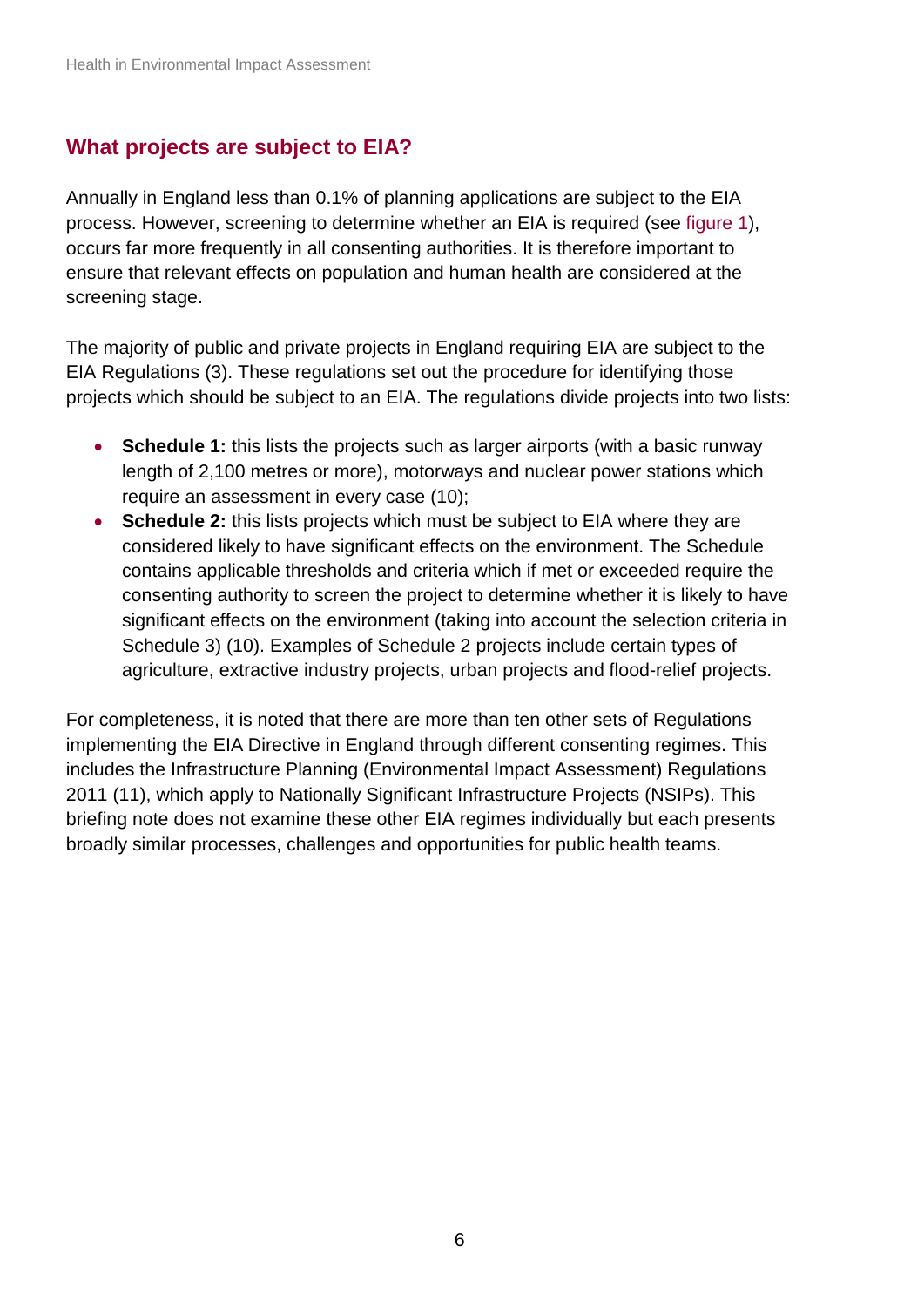### <span id="page-10-0"></span>**How can Public Health Teams engage in the EIA process?**

Public health teams can engage with planning colleagues (e.g. in their local planning authority) to agree the ways in which population and human health should be considered. Opportunities for engagement between health and planning teams exist independent of considering particular applications and irrespective of whether a project is subject to EIA.

[Figure 1](#page-10-1) shows the process by which consent is granted and by which the EIA is prepared. It identifies opportunities for public health teams to engage in the EIA process. The EIA process is conducted alongside the application for development consent, running from the pre-application phase, through the design process and submission of the application, to the decision of the consenting authority as to whether to award consent.

The next section looks at four occasions (A-D) within the EIA process for health engagement.



#### <span id="page-10-1"></span>**Figure 1: The consent and the EIA processes and occasions for health engagement**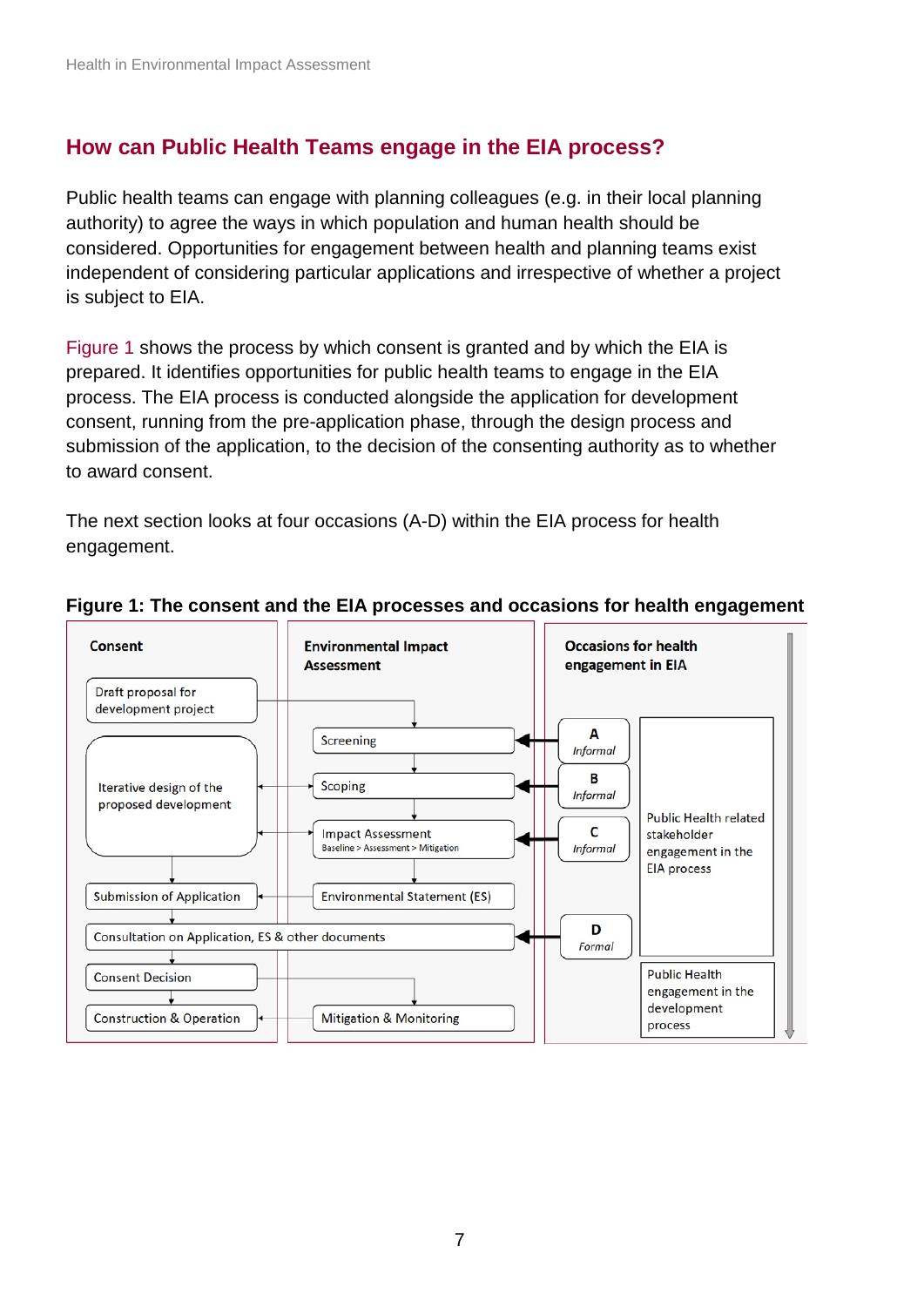### <span id="page-11-0"></span>**A: Screening**

**What is it?** The process that is used to determine whether an EIA is, or is not, required.

**Formal Process:** Projects listed in Schedule 1 of the EIA Regulations (3) automatically require EIA (thus formal screening is unnecessary). For Schedule 2 projects, planning permission cannot be granted to a project that meets, or exceeds, the criteria set out in Schedule 2 unless it has been screened for likely significant effects on the environment, based on the criteria in Schedule 3.

The consenting authority undertakes screening, determining that either: an EIA is not required, or an Environmental Statement must accompany the application. A developer can make a voluntary screening request to the consenting authority before submitting an application. The request must include sufficient information to enable the authority to determine if the project is likely to have significant effects on the environment. In response, the consenting authority issues a **screening opinion** to the developer indicating whether EIA is or is not required, a copy of which is placed on a public register and is open to legal challenge.

**English EIA Practice:** Some developers will informally consult the most relevant statutory and non-statutory consultees prior to submitting a screening request. Similarly, consenting authorities may informally consult certain statutory and non-statutory consultees, upon receiving a screening request, to inform their screening opinion.

#### **The May 2017 changes to the EIA process**

- The addition to Schedule 3 of the criteria: *risks to human health (for example due to water contamination or air pollution)*.
- When a developer makes a screening request they will be required to provide more details about the proposed project and its location. This includes an initial description of any likely significant effects on the environment resulting from: the expected residues and emissions and the production of waste when relevant; and the use of natural resources, in particular soil, land, water and biodiversity.
- The developer can also provide a description of any project features or measures envisaged to avoid or prevent what might otherwise have been significant adverse environmental effects.

**Opportunities for Public Health:** Consenting authorities undertaking the screening stage at the developer's request have access to public health teams and their expertise. Public health teams should consider proactively engaging with relevant planning colleagues (e.g. in their local planning authority) to raise awareness of their knowledge and ability to aid in the EIA screening process, i.e. to determine in broad terms if a Schedule 2 project is likely to pose a potentially significant risk to human health. Public health teams and their planning colleagues (e.g. in the local planning authority) can also agree how best to coordinate efforts for the screening process.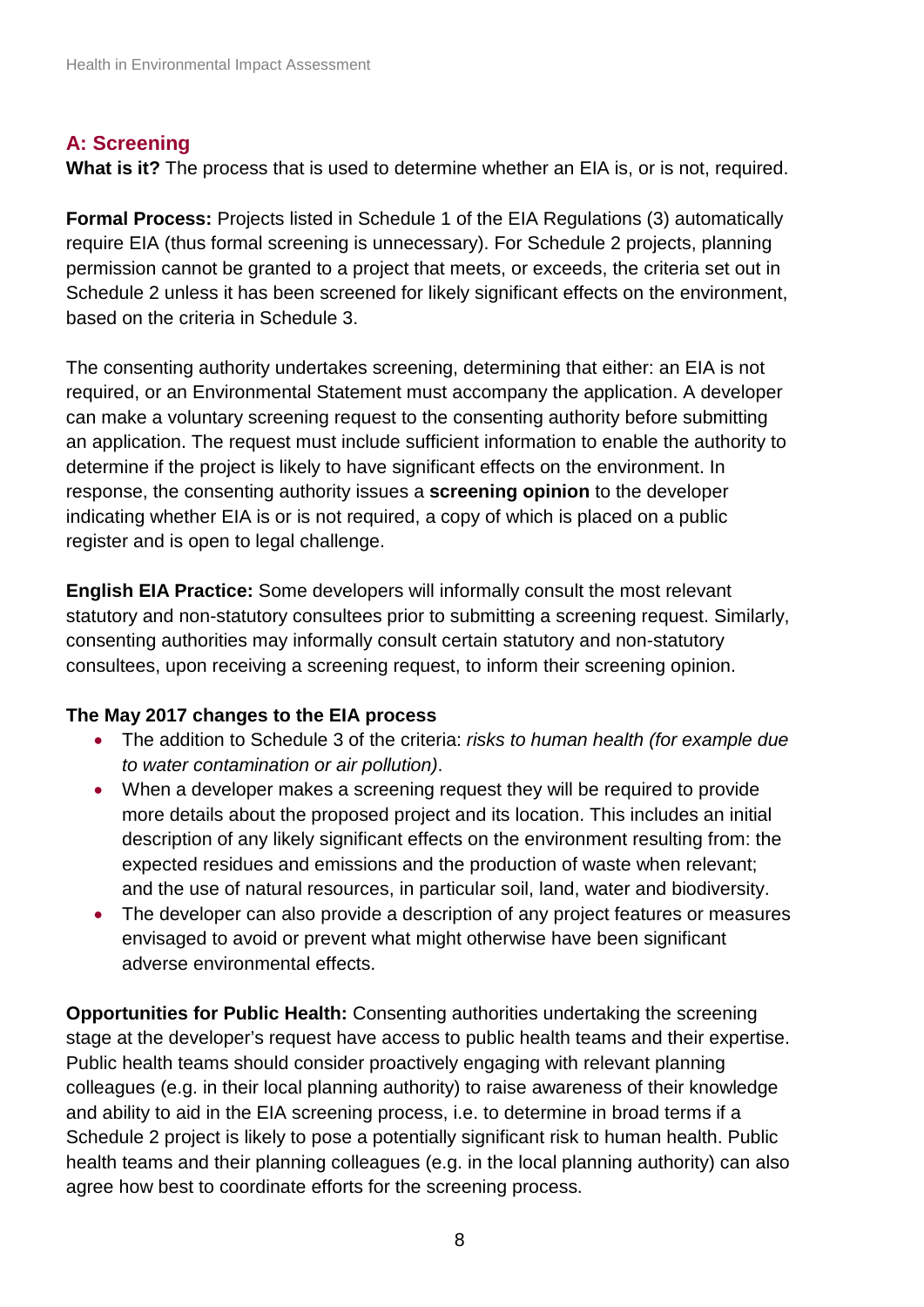### **B: Scoping**

**What is it?** The process that is used to determine which environmental topics will be included in an EIA and the level of detail and methods to be used in assessing these topics.

**Formal Process:** Scoping is not mandatory. A developer can request that the consenting authority issue an opinion on the scope and level of detail of the information to be included in the Environmental Statement. The EIA regulations (3) stipulate what must happen when a developer makes a voluntary request to the consenting authority for a **scoping opinion**. When this occurs the consenting authority must come to its own view on the topics the EIA will need to cover taking into account the information provided by the developer, in particular on the specific characteristics of the project, including its location and its likely impact on the environment. This will involve consultation with the EIA statutory consultees (e.g. Environment Agency, Natural England, etc). The consenting authority then indicates to the developer what should be covered in the EIA. This is done via a scoping opinion, a copy of which is placed on a public register.

**English EIA Practice:** Many developers will engage the most relevant statutory and non-statutory consultees prior to submitting a scoping request to inform their submission – often termed a **scoping report**. Upon receiving a scoping request, consenting authorities may also consult non-statutory consultees.

#### **The May 2017 changes to the EIA process**

- Population and human health will be on the list of environmental topics that will need to be considered when scoping every EIA, but should only be scoped into an EIA where the likely health consequences of the project are considered to be significant.
- Where a developer chooses to request a scoping opinion, the information contained in that opinion will be more binding on the approach taken in the assessment, with the resulting Environmental Statement produced having to be *based on* the scoping opinion.

**Opportunities for Public Health:** Public health teams should be ready to engage in either developer led consultation activity, or to contribute to the consenting authority's (e.g. local planning authority's) scoping opinion process. If the links to expert public health advice (public health teams) are not well established, consenting authorities may struggle to identify when relevant population and human health factors should be scoped into an EIA. Public health teams need to **raise awareness** of their interest and **engage proactively** in the EIA process.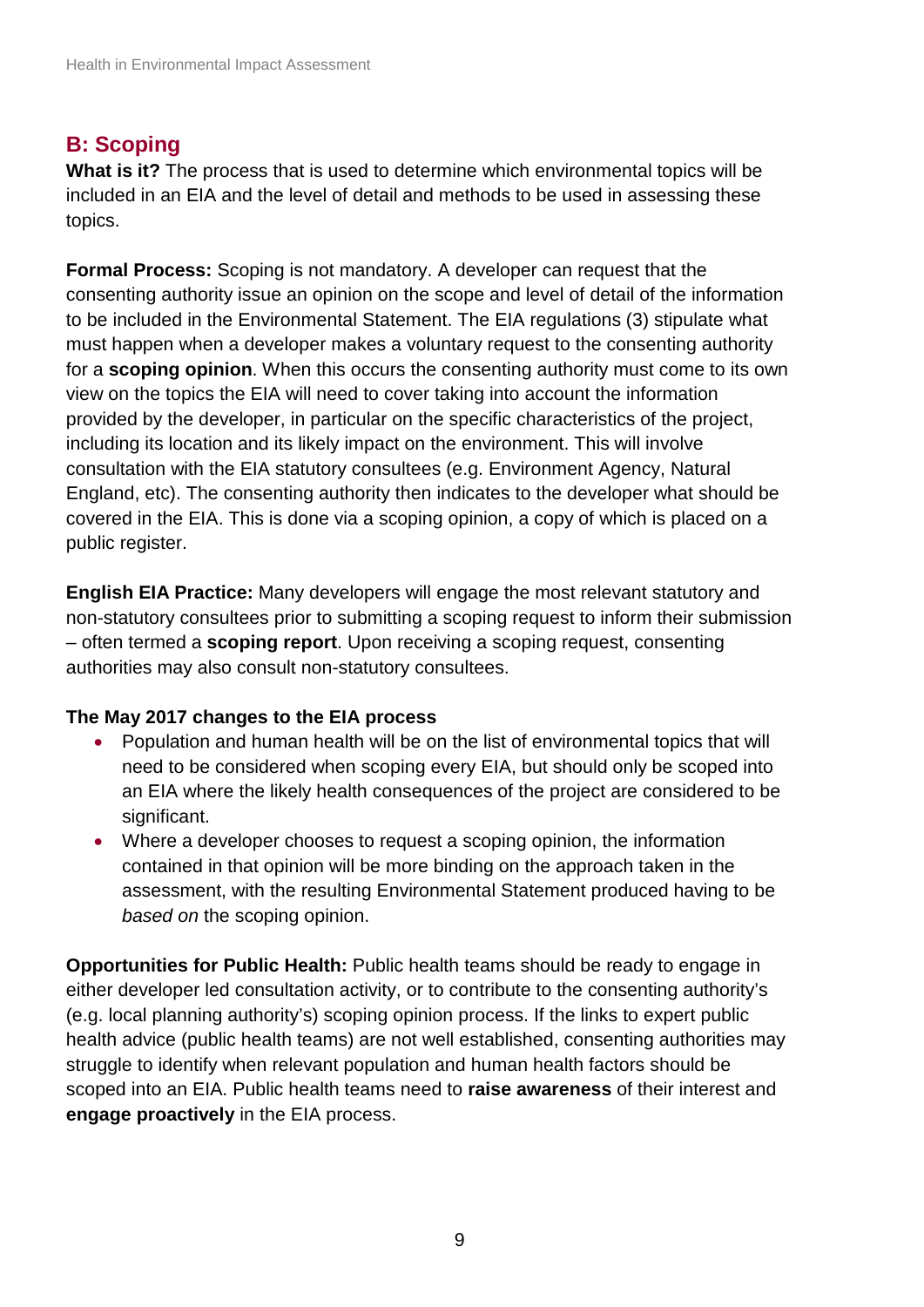### **C: Impact Assessment**

**What is it?** The developer is responsible for bringing together information on their project proposal and identifying the likely significant effects of the project on the environment. The assessment is reported in the Environmental Statement. Where the developer considers alternatives (for example in terms of project design, technology, location, size and scale), these should be described in the Environmental Statement.

The assessment by the developer is normally an iterative process through which the relevant effects of the project on the environment are described and evaluated to determine their significance. Where appropriate, consideration is given to modifying the project or including mitigation measures to avoid or reduce predicted adverse effects.

**Formal Process:** There is no formal assessment process dictated by the EIA Regulations (3), however, there are recognised EIA guidance documents, including for specific topics (for example, on health and EIA, see 12).

Where relevant the assessment must consider the direct and indirect significant effects of a project on the environment, as well as considering cumulative effects. Cumulative effects include both those generated by a combination of effects caused by the project and those that would result from interaction between the project being assessed and other existing and/or approved projects.

**English EIA Practice:** EIA professionals assessing the project often continue to engage with the most relevant statutory and non-statutory consultees. This is particularly the case where significant adverse effects are identified and mitigation measures must be considered (see Schedule 4 of reference 3).

### **The May 2017 changes to the EIA process**

- Where potentially significant population and human health factors have been scoped into the assessment (in Stage B) they will be described and evaluated for significance.
- The Environmental Statement will need to be prepared by competent experts. The EIA Regulations require the developer to state the relevant expertise or qualifications of the experts who have prepared the Environmental Statement.

**Opportunities for Public Health:** A project can directly affect population and human health, but also have impacts on many different environmental factors that can indirectly affect determinants of health. EIA professionals are familiar with assessing complex environmental interactions. Public health teams can help EIA professionals understand the equally complex interactions that generate health effects and aid in the evaluation of their significance (e.g. local importance of issues and/or acceptability of change). **Identifying opportunities for enhancing health and wellbeing can also be a key outcome** of the assessment process.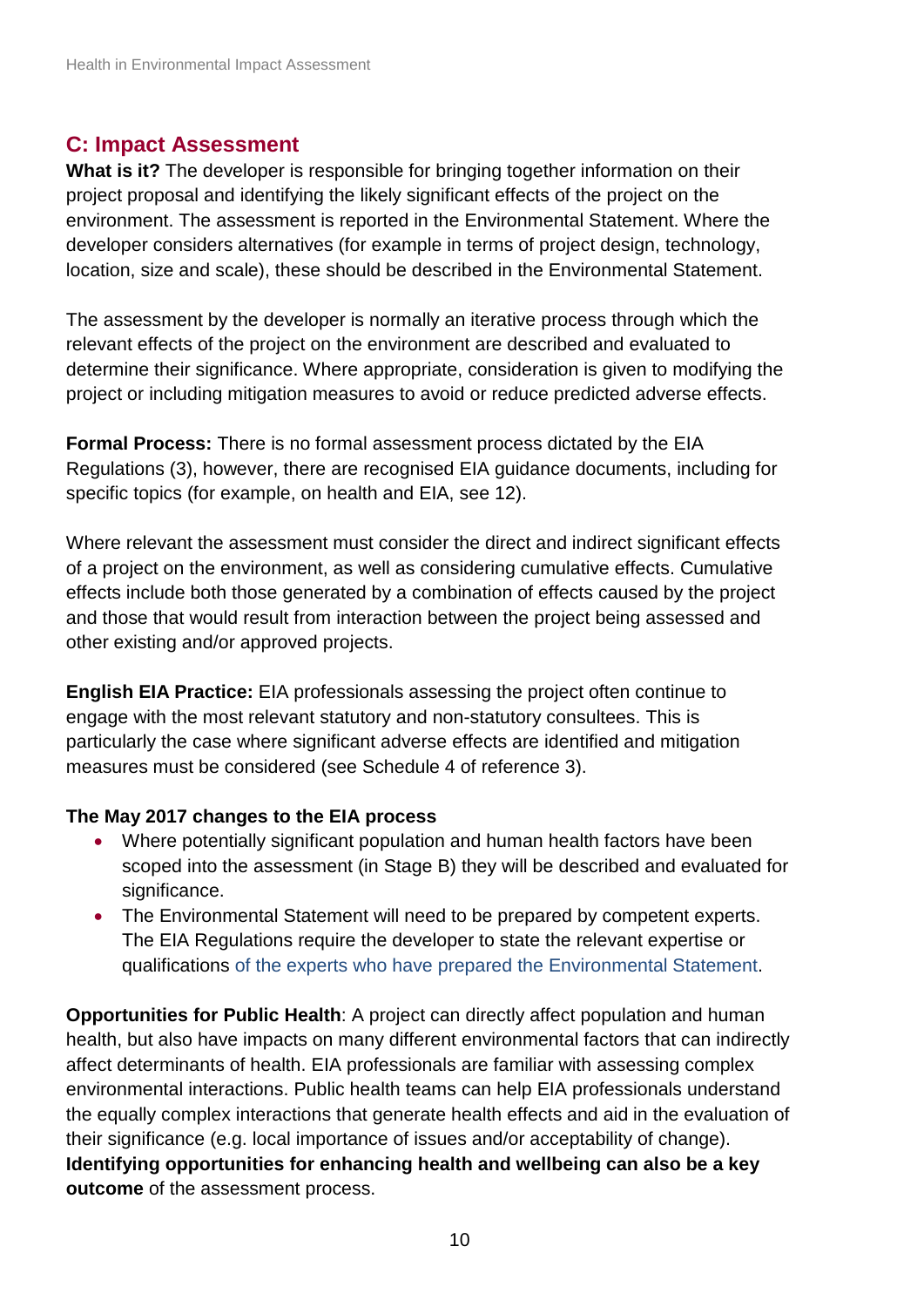### **D: Consultation on the Environmental Statement, examination of the environmental information and decision-making**

What is it? A public consultation, run by the consenting authority, allowing all consultees including the public an opportunity to formally comment on the proposed project and the Environmental Statement.

**Formal Process:** The impact assessment is written up in the Environmental Statement and publicised as set out in the EIA Regulations (3) (e.g. inclusion of a non-technical summary). The Environmental Statement is normally submitted alongside the application for consent. The consenting authority is then required to make the application and the Environmental Statement available to statutory consultees, relevant non-statutory consultees and the public. The consenting authority can request that further information is submitted to ensure the likely significant environmental effects of the proposed project are considered. The consenting authority is then required to take into account the information in the Environmental Statement, the responses to the consultation and other relevant information before determining the application.

**English EIA Practice:** Developers will often assist the consenting authority's consultation on the Environmental Statement, by sending copies of (or links to) the document to statutory and non-statutory consultees that have previously engaged in an earlier stage. Some developers also run consultation workshops and public meetings to help consultees understand the findings. In the last decade, Environmental Statements have become very large documents and consultation events can assist consultees to find the issues pertinent to their concerns.

#### **The May 2017 changes to the EIA process**

- Where it is considered appropriate, the Environmental Statement will include proposals for monitoring significant adverse effects (e.g. monitoring the effect of a feature of a project for its real-world effect on health factors).
- The consenting authority must ensure it has sufficient expertise to examine the Environmental Statement, which may mean health expertise is required, where the impact assessment (Stage C) has identified likely significant effects to health.
- The consenting authority must come to its own reasoned conclusions on the project's significant effects.

**Opportunities for Public Health:** Where public health teams have engaged in previous stages, the Environmental Statement consultation is an opportunity to ensure the assessment has followed agreed approaches and sufficiently and accurately assessed relevant health related factors. While late engagement is not recommended, if a public health team is only brought into the EIA process at this stage, it still provides an essential opportunity to ensure that any significant population and human health related effects that are likely to arise from the project have been appropriately considered.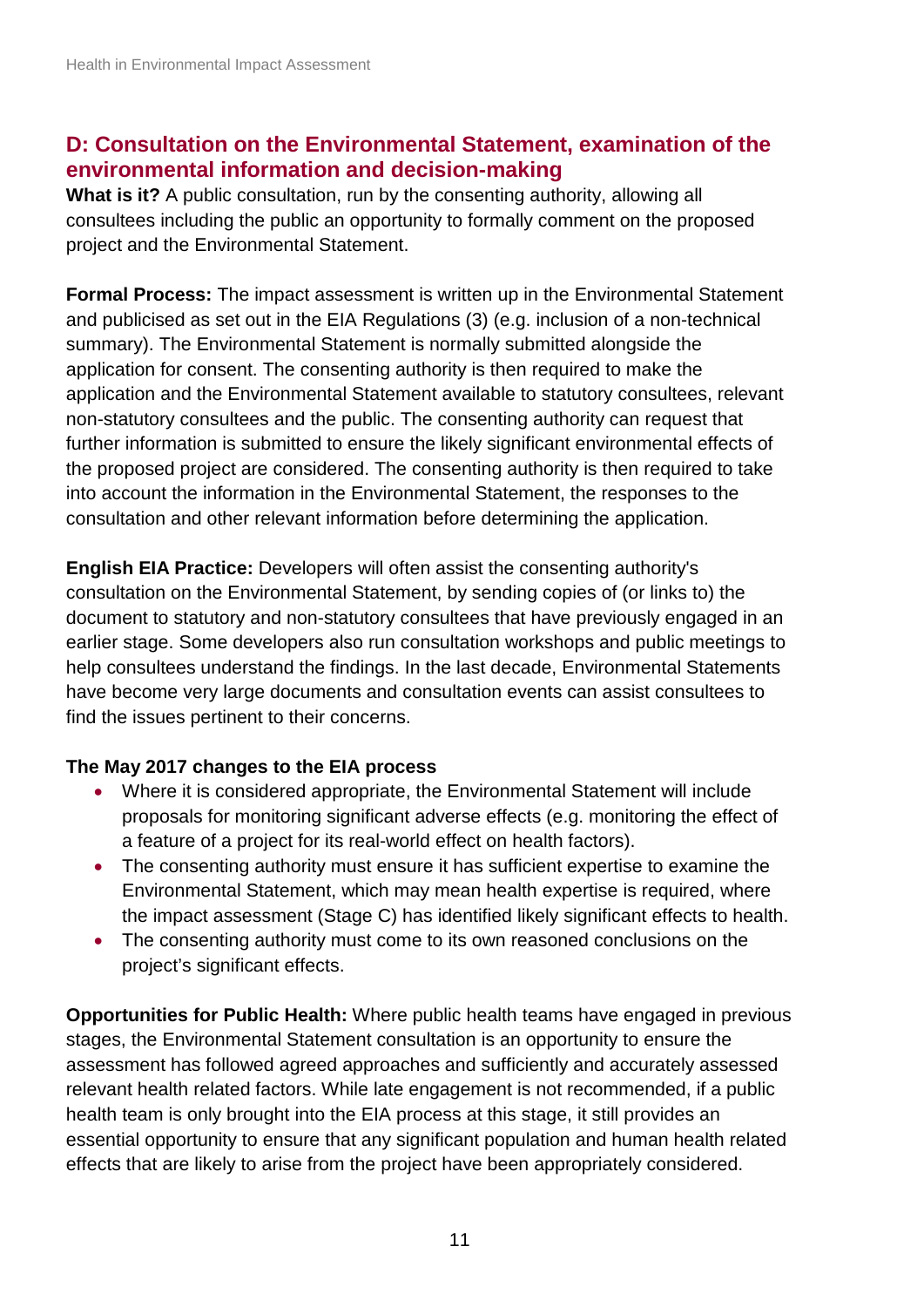### <span id="page-15-0"></span>**Benefits of public health teams engaging in the EIA process**

**A: Screening**: Early engagement by public health teams will help to determine in broad terms whether a proposed project has the potential for significant risks to human health. Although not part of the formal screening process, even brief input from public health teams could help **identify opportunities** to generate significant public health benefits.

**B: Scoping:** Effective scoping helps to ensure a proportionate and focused impact assessment. Input by public health teams into the scoping stage is key to correctly identifying from the outset which population and human health factors (if any) should be considered in the assessment. Scoping should usually result in most potential health issues (i.e. most determinants of health) being legitimately scoped-out of an EIA. Public health input to scrutinise and agree a proportionate and focused scope should reduce the subsequent assessment and reporting burden on both EIA professionals and on consultees (including public health teams).

**C: Impact Assessment**: This is the stage where the EIA has its most direct interaction with the design of the proposed project and when mitigation measures to avoid and reduce potentially significant adverse health effects are identified. Engagement by public health teams will ensure relevant effects are understood and opportunities are identified to maximise the health benefits of a project and minimise adverse consequences. This is a key opportunity for public health teams to influence the health and wellbeing of current and future generations.

**D: Environmental Statement consultation:** This is the formal opportunity, as part of the EIA process, for public health teams to have a voice in the decision as to whether a major project will be awarded consent. It is the **final opportunity** to ensure that population and human health has been duly and appropriately considered and that any mitigation required to avoid or reduce likely significant health effects arising from the project is sufficient to give confidence it will be effective.

It is also the final opportunity to ensure that long(er) term monitoring will take account of any significant adverse issues identified in the assessment and that the results of that monitoring are acted upon. Monitoring can be conducted before development commences, in order to develop a baseline. Usually existing indicators that routinely collect public health information should be used in preference to developing bespoke monitoring regimes.

A strong and clear public health voice at this stage (e.g. a formal written statement from the public health team as part of the local authority consultation response) is key to informing the development consent, including a view on whether population and human health has been appropriately covered by the EIA.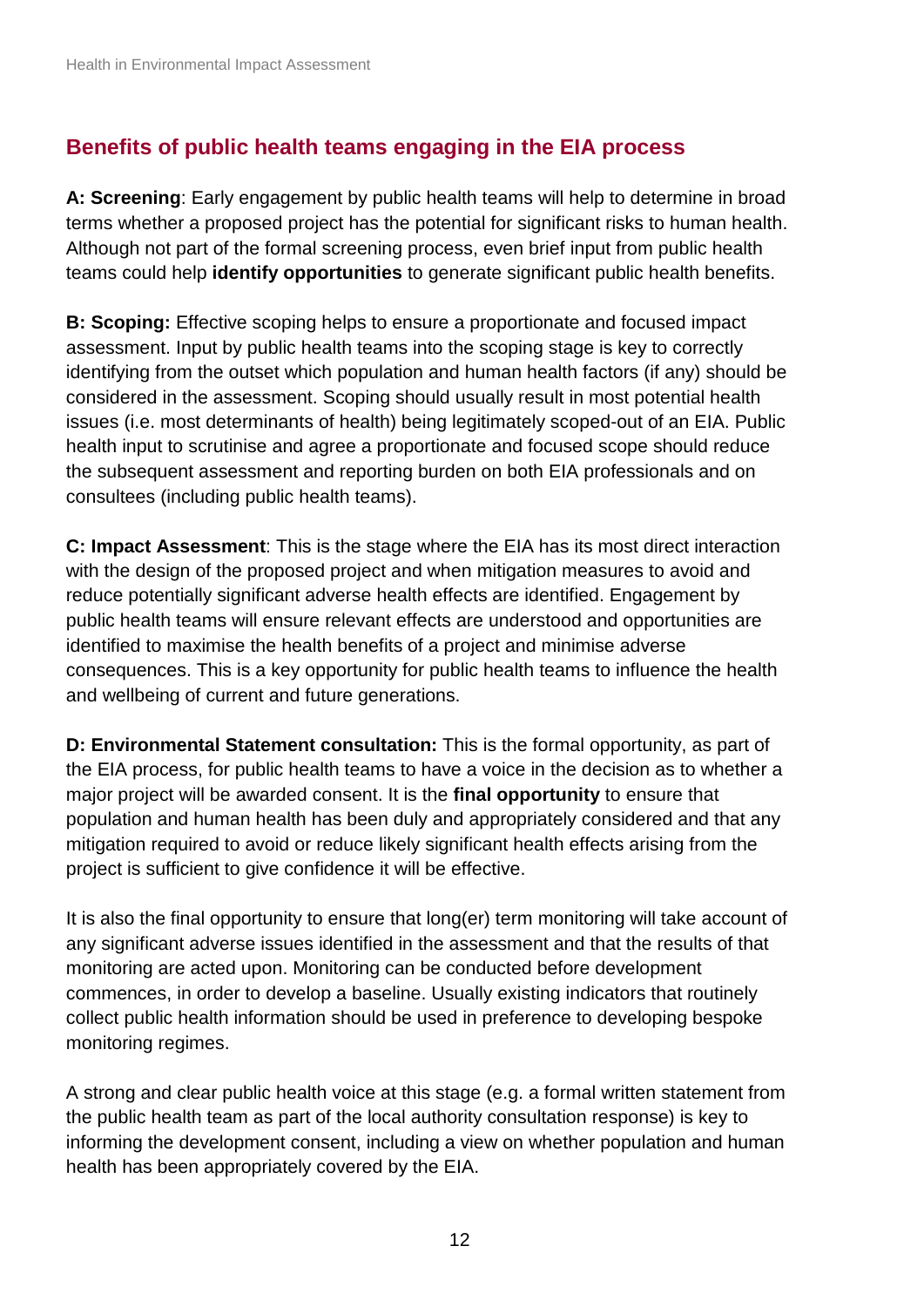# <span id="page-16-0"></span>Annex 1: EIA Engagement Action Plan

<span id="page-16-1"></span>

| <b>State of preparedness for EIA</b>                                                             | Who, how, what and when |
|--------------------------------------------------------------------------------------------------|-------------------------|
| Who is the Public Health nominated contact for                                                   |                         |
| matters to do with EIA?                                                                          |                         |
| Who is the Planning nominated contact for                                                        |                         |
| matters to do with EIA?<br>How do Public Health know when an EIA is                              |                         |
| starting?                                                                                        |                         |
| How have Public Health resources for input                                                       |                         |
| into EIA been formally recognised within                                                         |                         |
| budgets and job descriptions?                                                                    |                         |
| How do planning colleagues (e.g. in your local                                                   |                         |
| planning authority) know when to contact the                                                     |                         |
| Public Health team?                                                                              |                         |
| What are the mechanisms and who is<br>responsible for public health input to:                    |                         |
|                                                                                                  |                         |
| stage A<br>screening opinions                                                                    |                         |
| stage B<br>scoping opinions                                                                      |                         |
| assessment discussions<br>stage C                                                                |                         |
| formal consultation<br>stage D                                                                   |                         |
| Post EIA<br>mitigation and monitoring                                                            |                         |
| What expectations for the coverage of<br>population and human health within EIA should           |                         |
| be raised with the developer from the outset to                                                  |                         |
| ensure an effective and proportionate                                                            |                         |
| assessment?                                                                                      |                         |
| What are the mechanisms for highlighting                                                         |                         |
| relevant local health priorities and opportunities                                               |                         |
| to the developer and planning colleagues?                                                        |                         |
| What local public health issues are indicative<br>of 'significant' health effects (beneficial or |                         |
| adverse)? And how are these important local                                                      |                         |
| issues communicated to the developer?                                                            |                         |
| What EIA training opportunities are available                                                    |                         |
| for those wishing to develop a specialism?                                                       |                         |
| When will this Action Plan be reviewed to                                                        |                         |
| check that it is up-to-date?                                                                     |                         |
|                                                                                                  |                         |